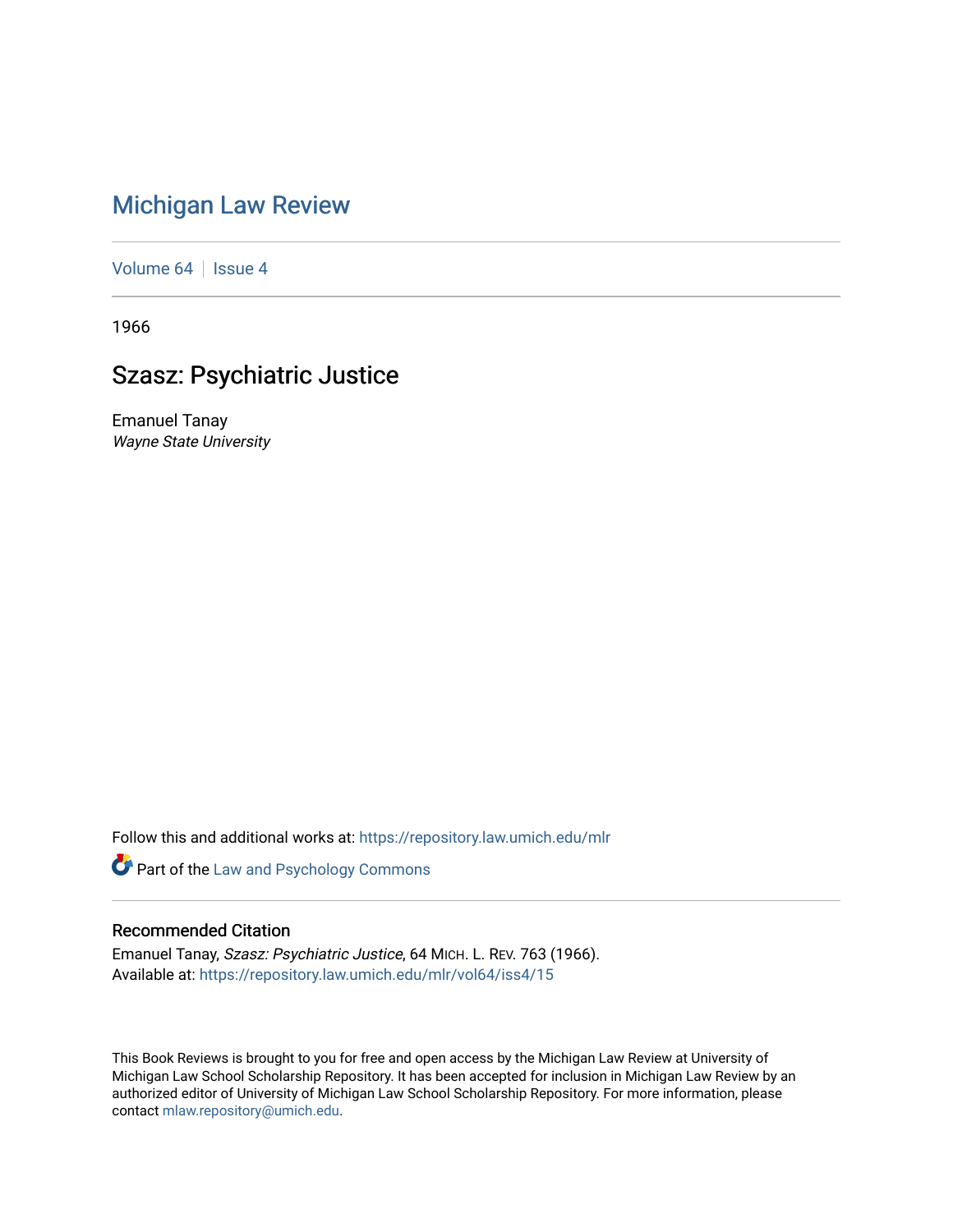February 1966] *Recent Books* 763

PSYCHIATRIC JUSTICE. By *Thomas Szasz, M.D.* Syracuse, New York: Macmillan Co. 1965. Pp. 283. \$6.95.

The dust jacket describes this publication as "the definitive indictment by the celebrated author of 'Law, Liberty and Psychiatry' " of an extraordinary and characteristic abuse of our time-the psychiatric denial of the right to trial. In the introduction, Dr. Szasz indicates that he is addressing himself to the issue of the ability to stand trial, a technical legal issue. Dr. Szasz does not discuss this topic meaningfully from either a legal or a psychiatric viewpoint. Instead, he addresses himself to basic philosophical questions concerning the right of experts to participate in the judicial determina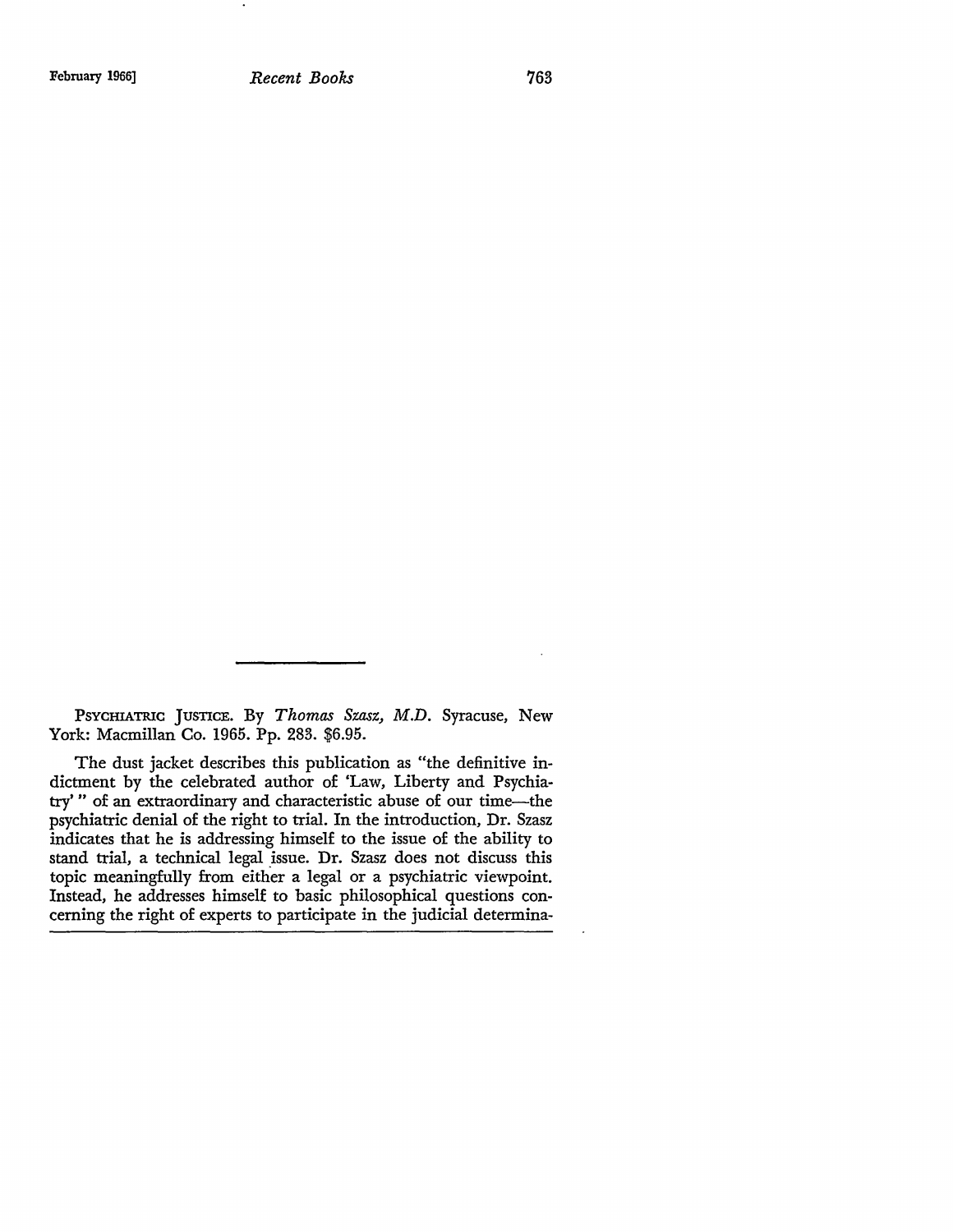tions. Indeed, he questions the fundamental basis of our legal system, an inquiry which might or might not be necessary. Should one desire such an inquiry, a psychiatric dimension might be of some significance. I doubt, however, that such broad social and legal problems could be handled adequately from a psychiatric standpoint. The fact is that Dr. Szasz raises a very broad question, but answers it within very narrow confines of psychiatric ethics, as he defines them. He considers it unethical for the psychiatrist to participate in any activity which does not coincide with the conscious wishes of the patient. He makes this issue the central theme of this book, as well as of his other writings on law and institutional psychiatry.

Dr. Szasz states: "In the case of adults, I consider that an individual's 'best interests' are whatever he himself says they are."1 Participation of a doctor in any activity which goes counter to the expressed wishes of the individual is evil and immoral.

The role of the physician employed to examine and pronounce dead the bodies of convicts executed in the gas chamber or electric chair resembles the role of the physician employed in the concentration camp. Such a doctor helps agents of the statethe prison officials-to implement the law. Where there is a death penalty, there must be persons who kill convicts, and physicians who assist such persons in their work. I do not question here the moral legitimacy of the death penalty. While I personally lean toward the view that this penalty ought to be abolished, it cannot be denied that some reasonable arguments can be advanced in its defense. My point is to call attention to the *social role of the physician assisting in executions:* the convict to be put to death is not his 'patient,' whom he helps, but his antagonist, whom he harms.<sup>2</sup>

Dr. Szasz applies the same reasoning to the doctor who functions as an expert witness in any legal proceeding. His "indictment" includes any and all activities in which psychiatric opinion might serve as the basis of an action not approved by the individual whom it affects. Dr. Szasz does not question the actions as such, but merely the psychiatric participation in reaching the decision. He mentions two situations in which he testified in the courtroom concerning the defendant's ability to stand trial. In each instance, Dr. Szasz informed the attorneys that if his findings were contrary to the defendant's wishes, he would withdraw from the case. "We agreed that I would act as Mr. Hoffer's psychiatrist if, after examining him, I considered him mentally fit to stand trial; if I did not consider him fit, I would withdraw from the case."8 Dr. Szasz does not hesitate to express a categorical opinion that an individual is able to stand

I. P. 57.

<sup>2.</sup> P. 58. (Emphasis added.)

<sup>3.</sup> P. 145.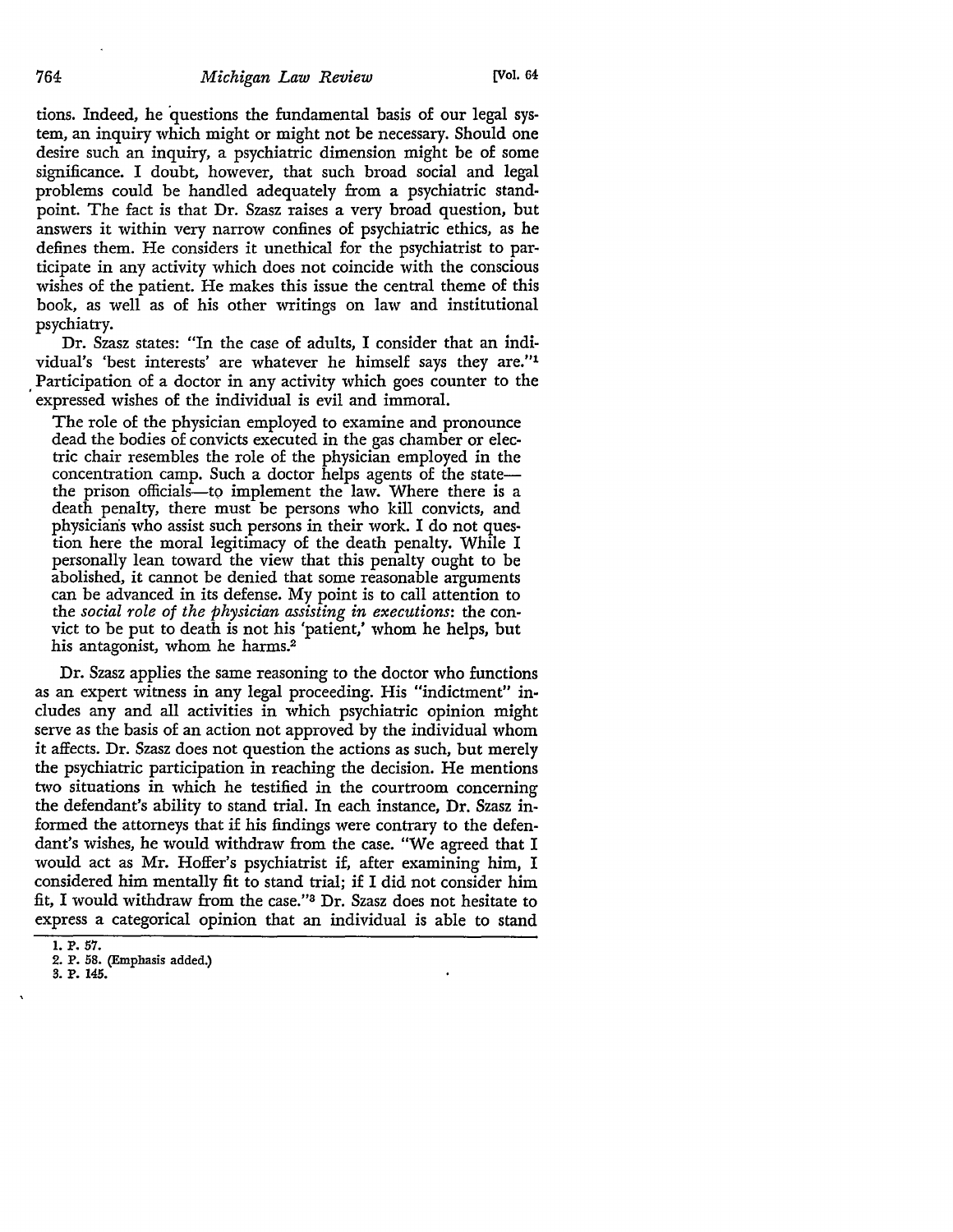trial, provided that his testimony is identical with the defendant's goals.

The criteria for competence to stand trial are legally defined; psychiatry enters this problem only secondarily, in response toquestions framed in legal terms. In spite of this, Dr. Szasz implies that psychiatrists are infringing upon the right of individuals to stand trial.

The problem facing law and psychiatry has been a failure of communication, with the resulting lack of meaningful cooperation in matters where interaction between law and psychiatry is inevitable. Nevertheless, Dr. Szasz states clearly that it is his intention to make dialogue between psychiatry and law impossible. He questions the fundamental bases of law, yet he displays a remarkable lack of familiarity with basic legal procedures. He assumes that psychiatric opinion holds great controlling influence in the courtroom, and a mere reading of statutes or decisions might well lead to such an assumption. In reality, however, the reverse seems true. Those familiar with the courtroom situation are well aware that psychiatric testimony can be compelling and relevant. Nevertheless, the judge or jury will often disregard this testimony, even if the other side fails to present contrary psychiatric testimony.

Dr. Szasz does not wish to eliminate opinion testimony from the courtroom; however, he does want this testimony to be limited to lay witnesses; eliminating the expert. He says that "the criminal trial is, so to speak, the judge's 'ballgame.' "<sup>4</sup> Since he is the umpire, he certainly ought to know who can and cannot play the game. Competence to stand trial means competence to play the role of a defendant, and, indeed, it is a legal standard which is determinative. Why then cannot the judge determine whether the defendant is competent to stand trial? Dr. Szasz goes on to say that the judge could determine this on his own by "talking to the defendant or proceeding with the trial and observing the defendant's conduct in the courtroom." He claims that:

[T]he judge does neither. Instead he delegates the task of assessing what kind of game-player the defendant is to psychiatrists. But this means that, merely because of a "suspicion" about the defendant's mental status, he is removed from the category of an ordinary human being, with whom judges can converseand is placed in the category of the insane, who, having been demoted from person to patient, must be examined by psychiatrists.5 ·

The facts upon which Dr. Szasz bases his conclusions are inaccurate. The fact is that the judge does speak to the defendant; the

<sup>4-.</sup> **P.** *2:1.* 

**<sup>5.</sup> P. 28.**